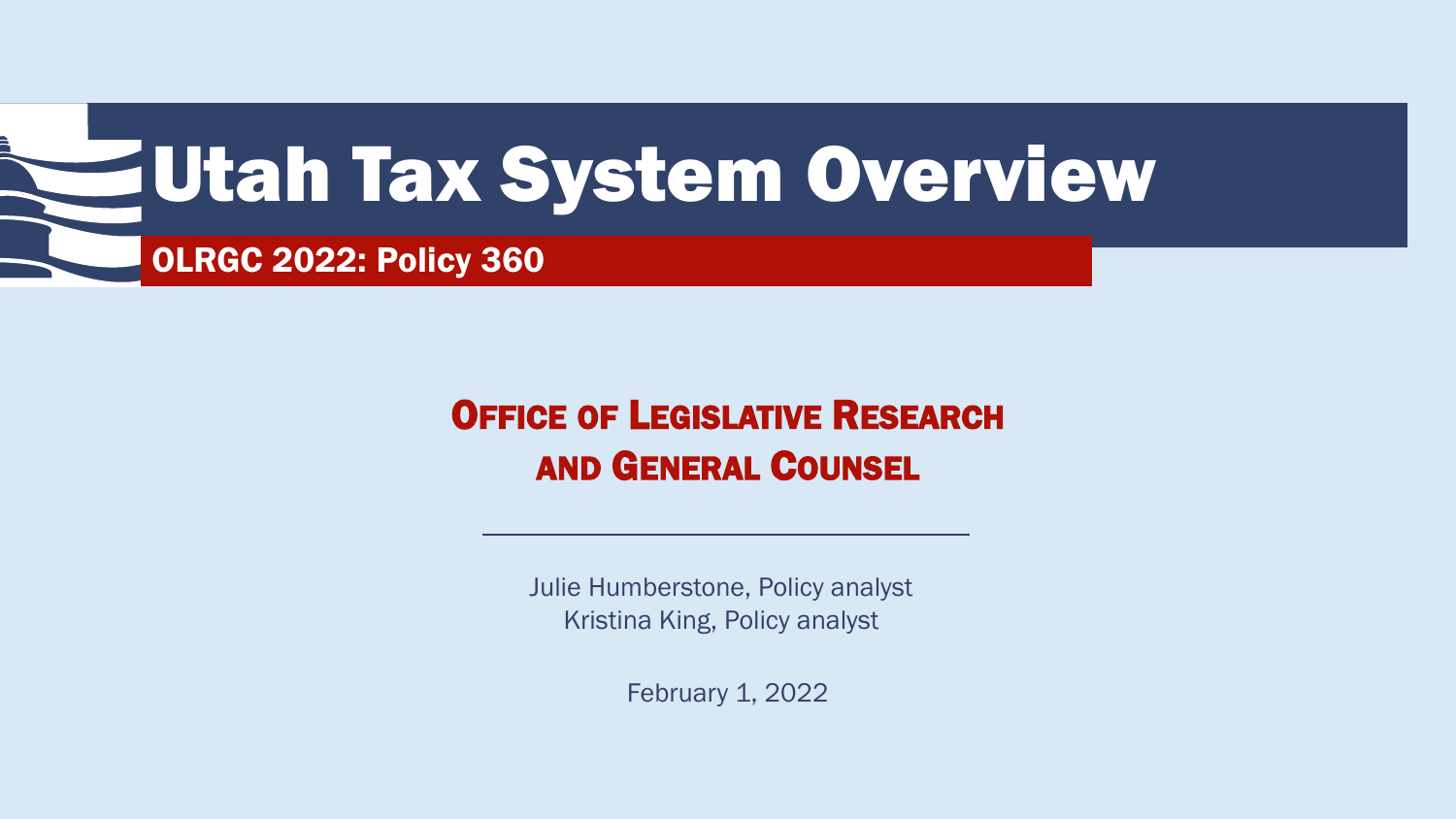

- •Tax Policy Overview
- •Income Tax
- •Sales & Use Tax
- •Property Tax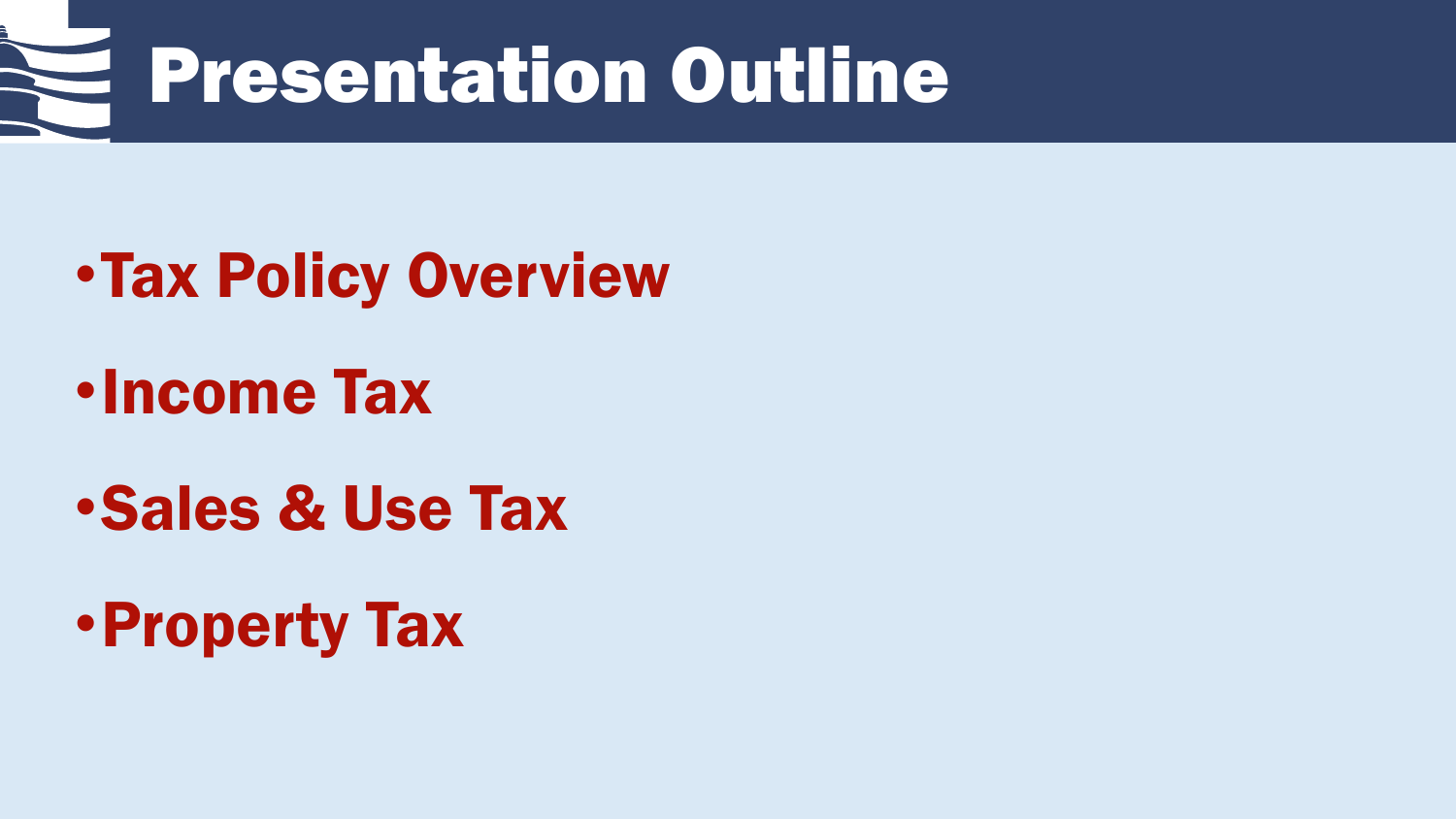

### Major tax types

- Income tax
- Sales and use tax
- Property tax

### Selected other taxes

- Excise taxes on beer and cigarettes and tobacco
- Motor fuel tax
- Severance tax on oil, gas, and mining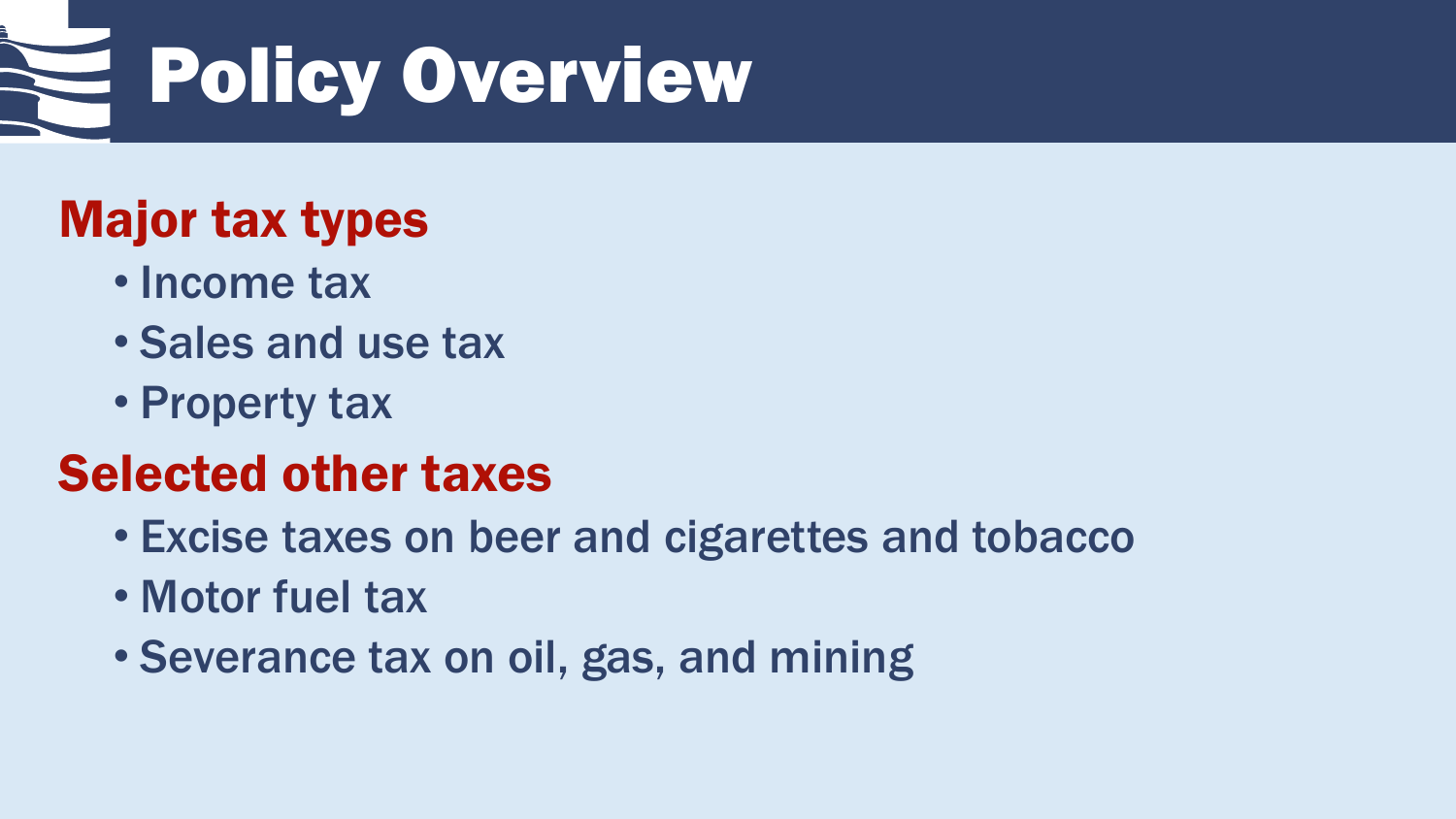Policy Overview

FY-2019 total revenue for state and local governments from three major tax types: \$12.6 Billion

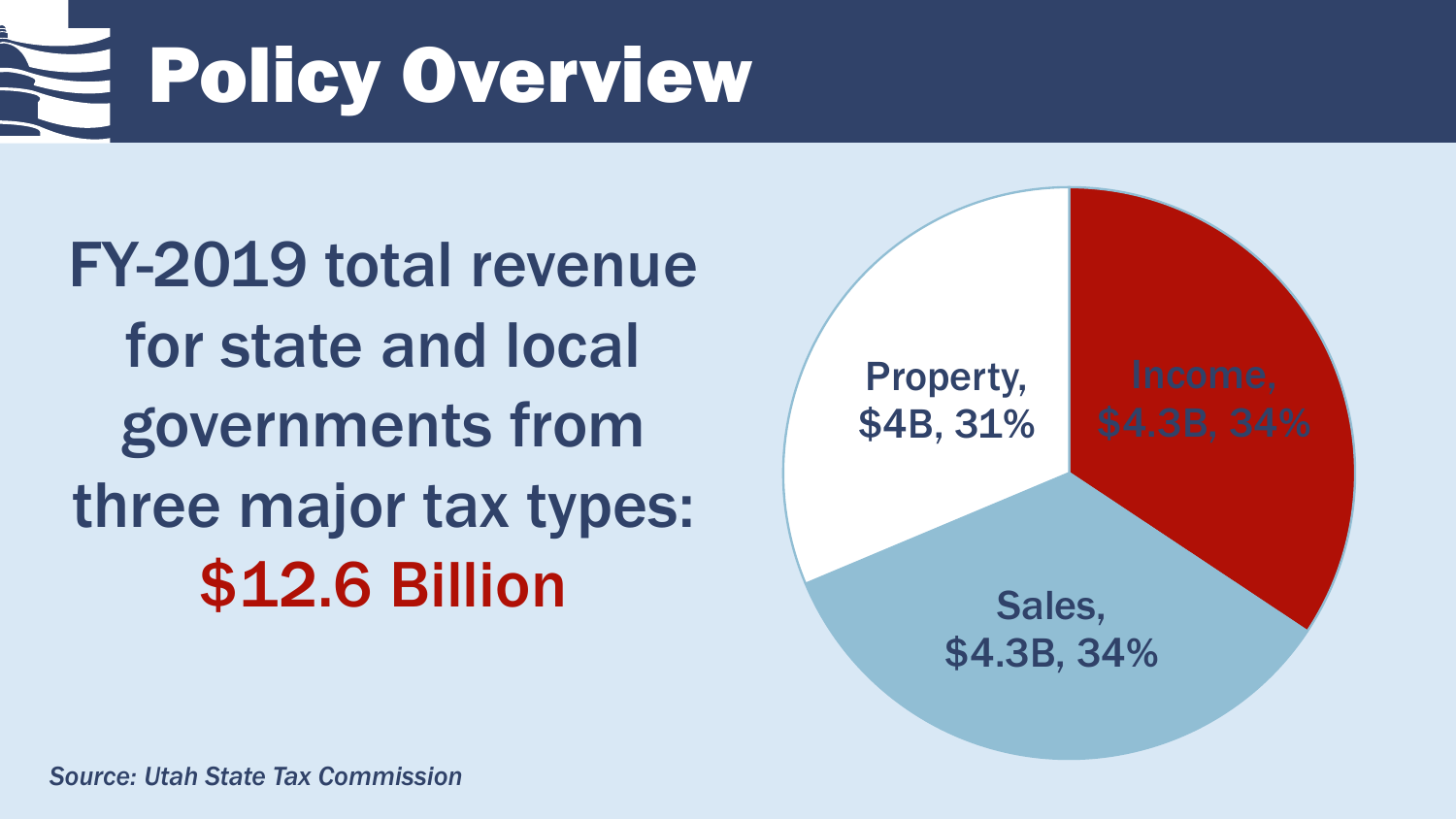# Policy Overview

### Base x Rate = Tax Revenue

#### Base:

•total amount of income, property, assets, consumption, transactions, or other economic activity subject to taxation by a tax authority i.e. *what is taxed*

#### Rate:

•percentage at which an individual or corporation is taxed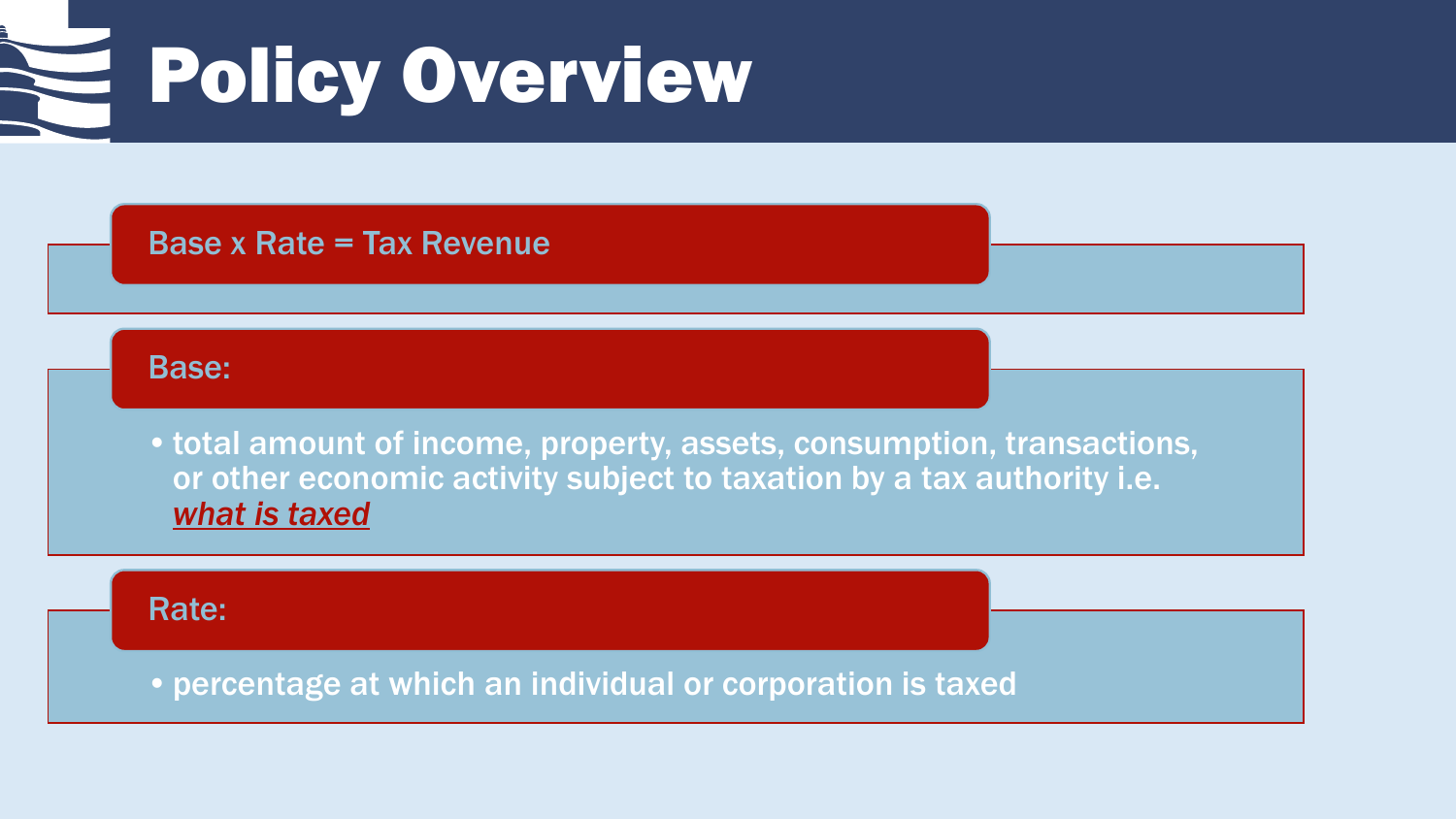## Income Tax: what is taxed?



*Source: Federation of Tax Administrators*

#### Base:

- •Income earned in the state by individuals (individual income tax); and
- •Utah income of domestic and foreign corporations (corporate income tax)

Rate:

•4.95%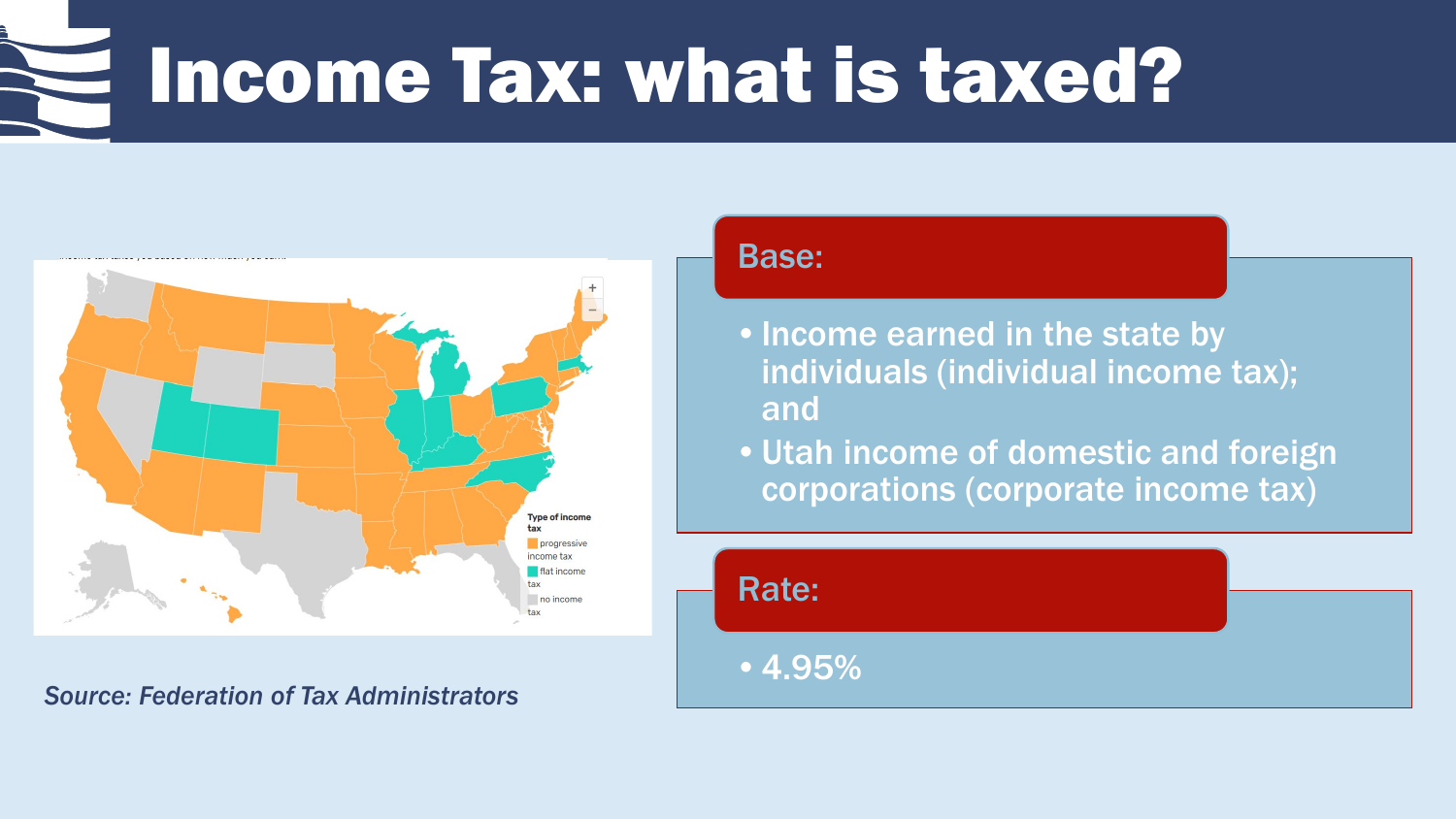# Income Tax: what is not taxed?

### (Taxable income  $x$  4.95%) – Credits = Tax

#### Exemption:

an amount of money a taxpayer can subtract from taxable income, reducing total tax amount owed

### Credit:

an amount of money a taxpayer can subtract from taxes owed, reducing total tax amount owed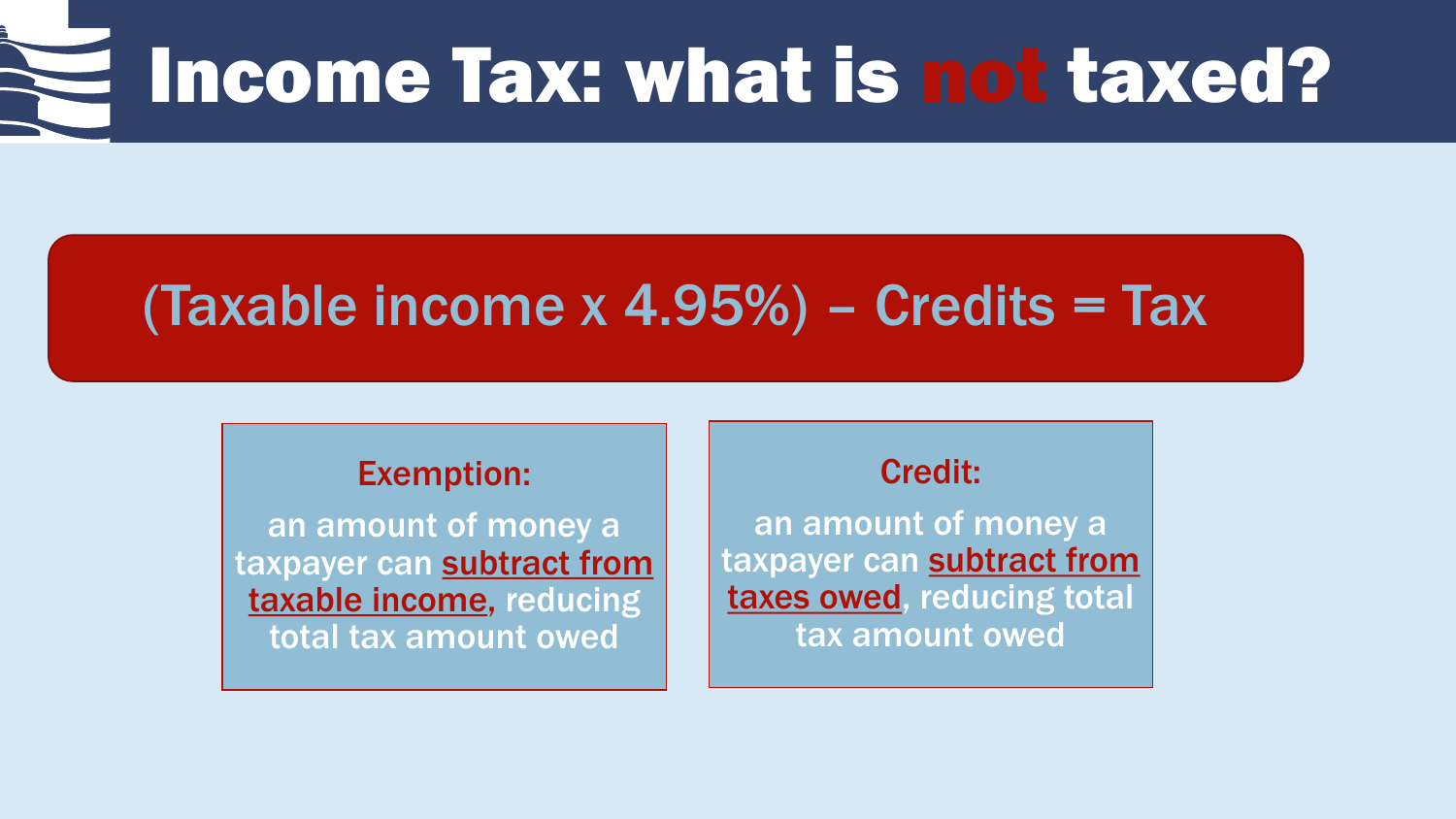## Income Tax: what is not taxed?

### Taxpayers tax credit

- •Value of credit claimed was \$1.3 billion for 2019
- •6% of federal standard deduction amount+ 6% of Utah personal exemption
- Value reduces by \$0.13 for each dollar the taxpayer's state taxable income exceeds certain thresholds

### Other credits (nearly 40)

- •Value of credits claimed was approx. \$222 million for 2018
- •Business incentives (ex. research activities credit)
- •Charitable (ex. adoption of a child with special needs)
- Incentives for specific behaviors (ex. contribution to a 529 education savings plan)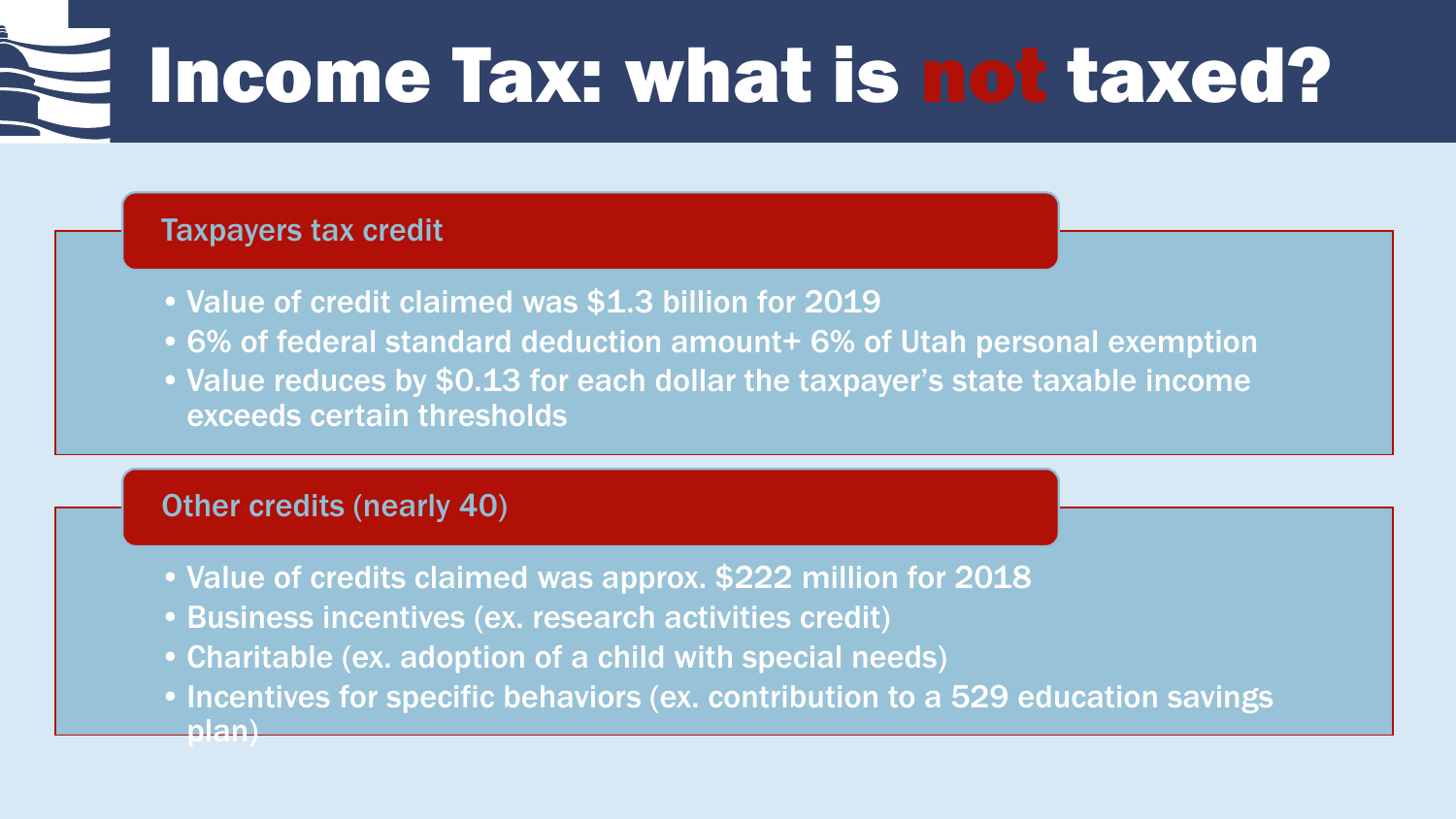### Income Tax: Who pays?

Percentage of Total Utah Tax Paid by AGI Group

Total taxes paid: \$4 M Total returns filed: ~1.3 M



Source: Utah Tax Commission FY-19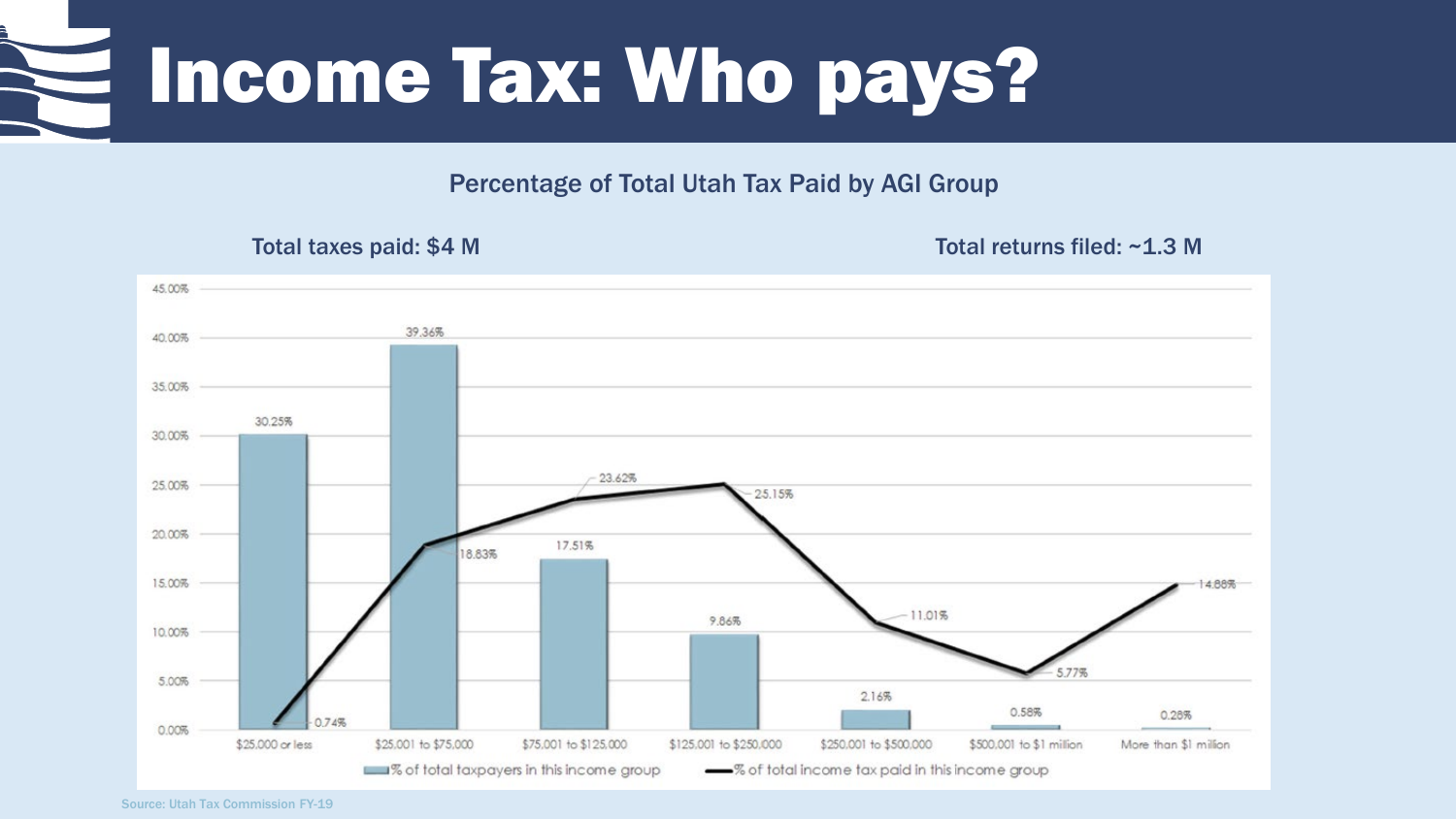## Income Tax: where does it go?



"All revenue from . . . a tax on income shall be used to support the systems of public education and higher education . . . and to support children and to support individuals with a disability."

2020 Constitutional Amendment: voters approved the expansion of the use of income tax.

HB 357 (2020 General Session): adopted statutory framework that stabilizes education funding.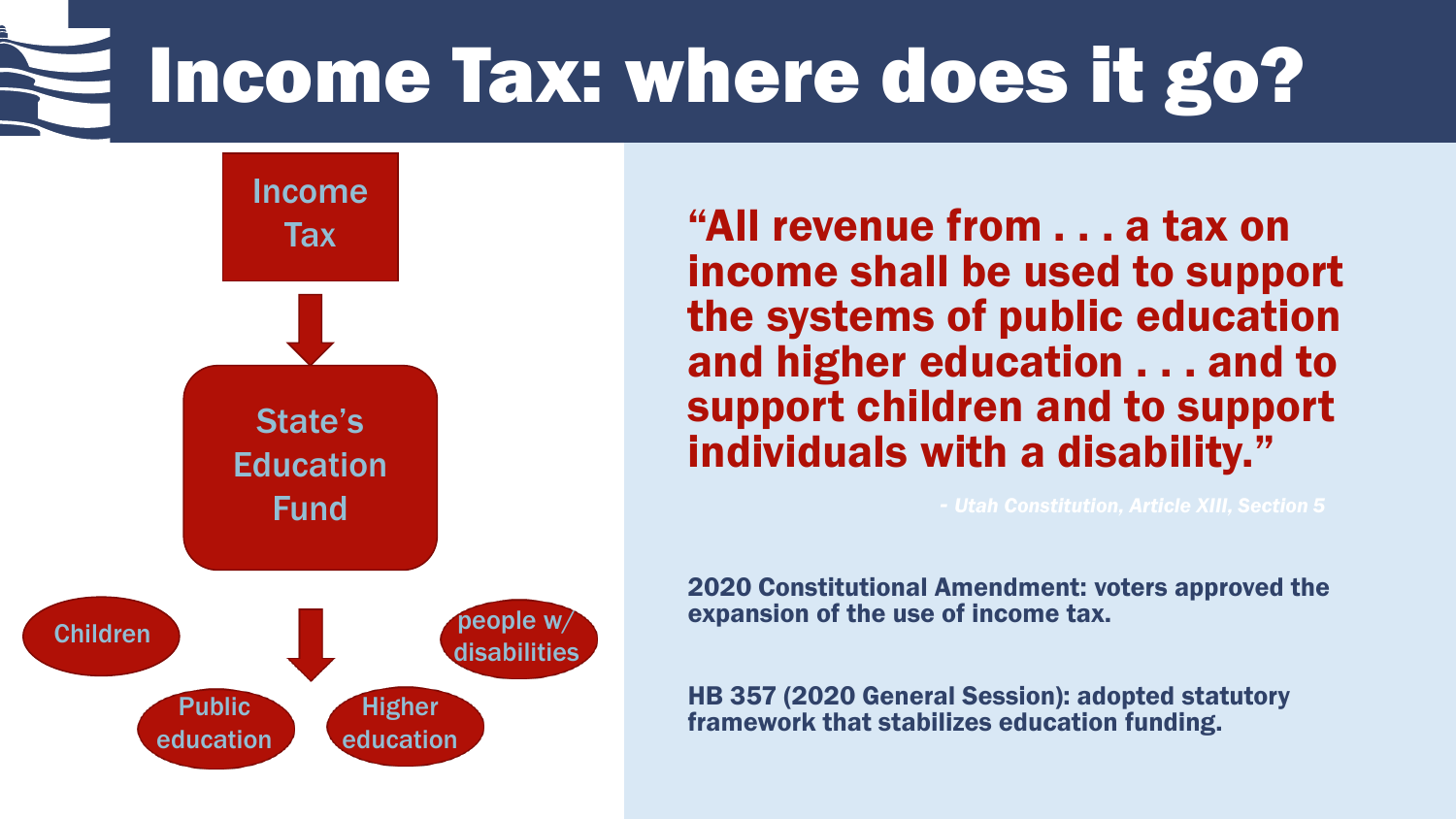### Sales & Use Tax: what is taxed?



#### Combined State & Average Local Sales Tax Rates, July 2021

#### *Source: Tax Foundation*

### Base:

•Sale or purchase price of certain transactions

### Rate:

- Multiple stacked rates imposed by state and local governments
- Range combined rate: 6.10% 9.05%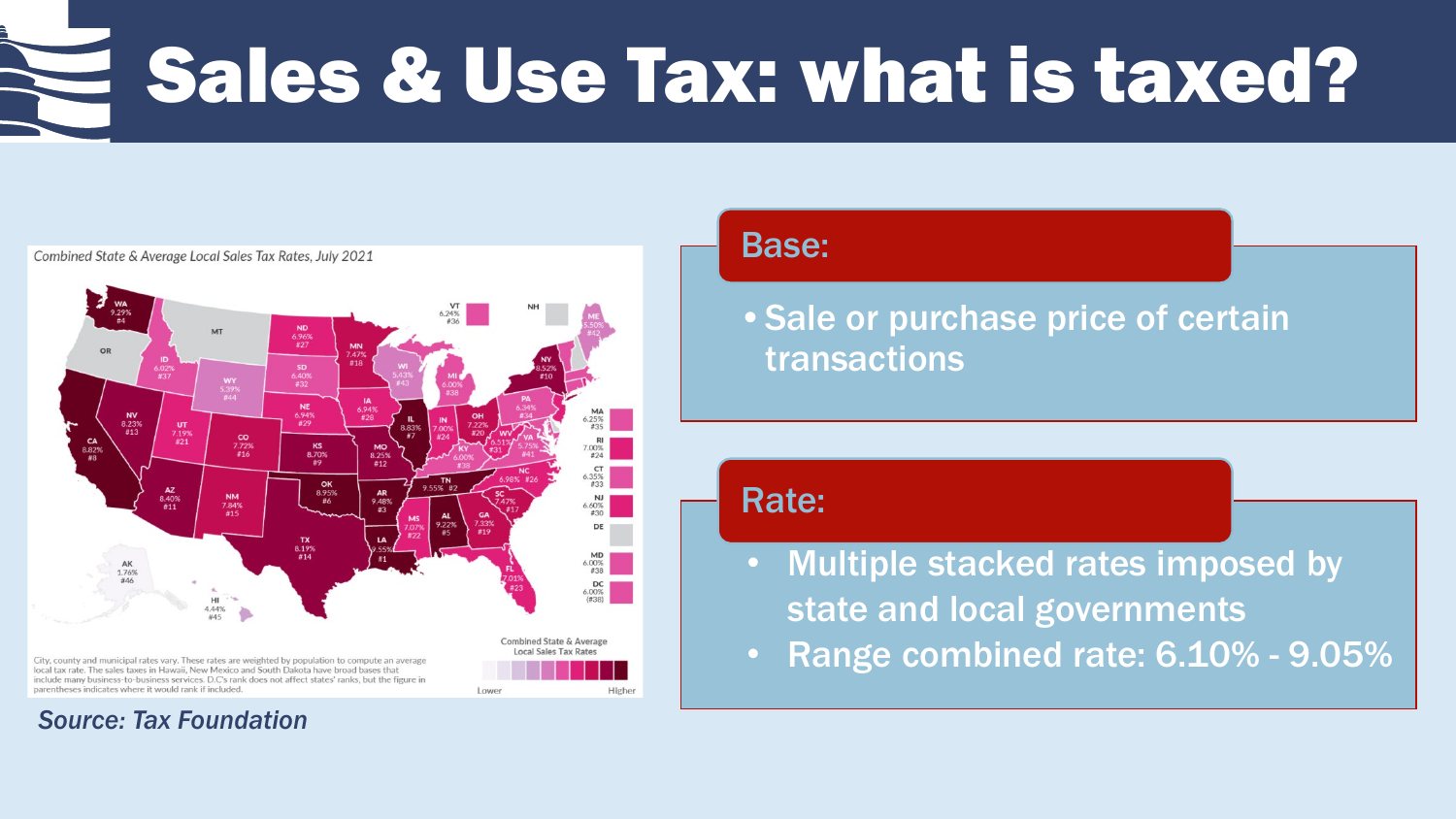## Sales & Use Tax: what is taxed?

Sale, lease, and rental of goods ("tangible personal property")

Food (prepared and unprepared)

Gas, electricity, heat, coal, etc. (commercial/residential)

Hotel and motel accommodations and services

Telecommunication services

Certain cleaning services (dry cleaning, pet cleaning, etc.)

Repair or renovation of tangible personal property

Sale or repair of products transferred electronically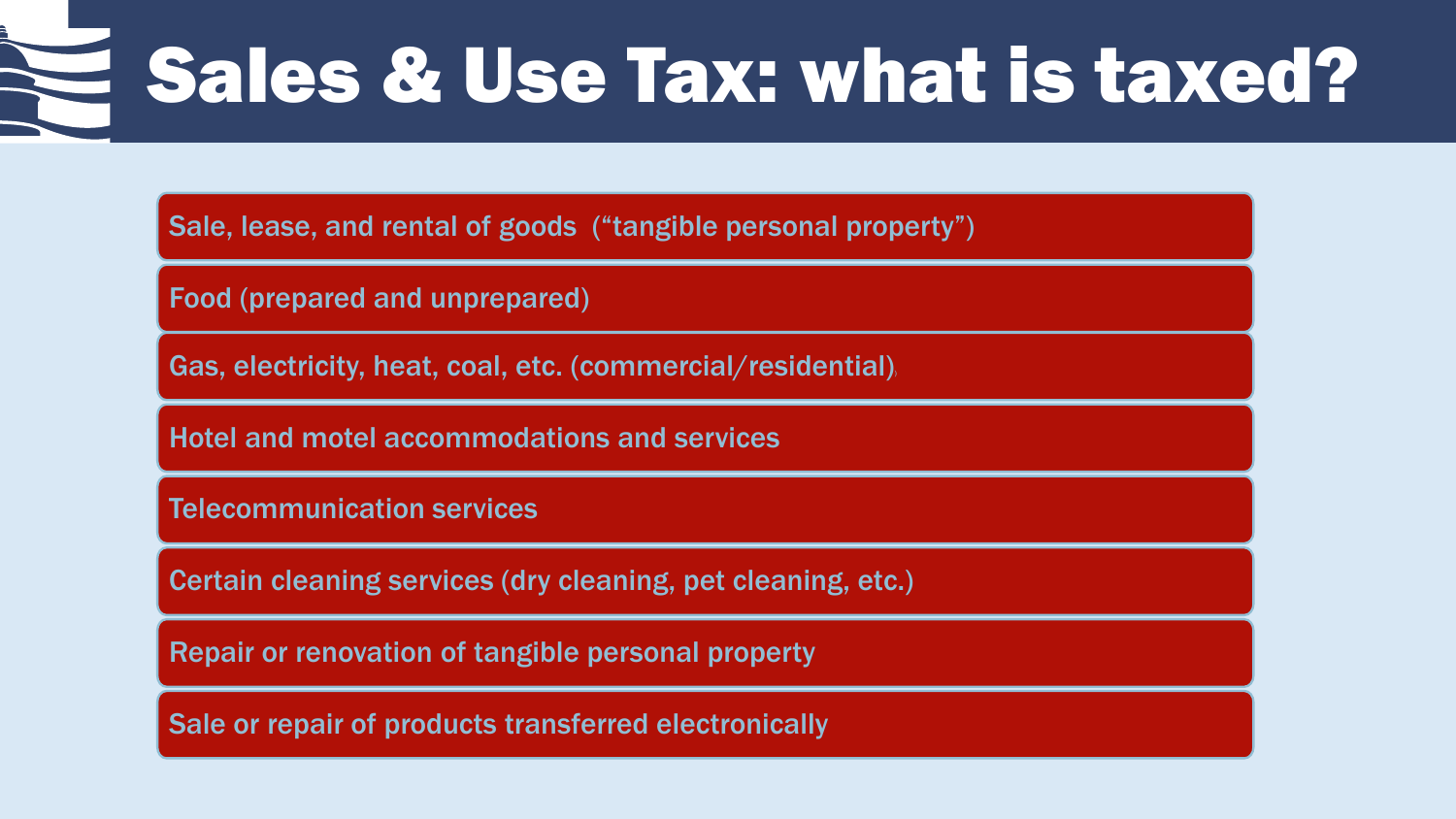Sales & Use Tax: what is not taxed?

### Selected exclusions

- •Professional services
- •Banking services
- •Personal care services
- •Healthcare services
- •Construction services
- •Yard maintenance
- •Tuition
- •Real estate transactions

### Types of exemptions

- •Business inputs
- •Charitable/government
- •Economic development
- •Economic efficiency
- •Healthcare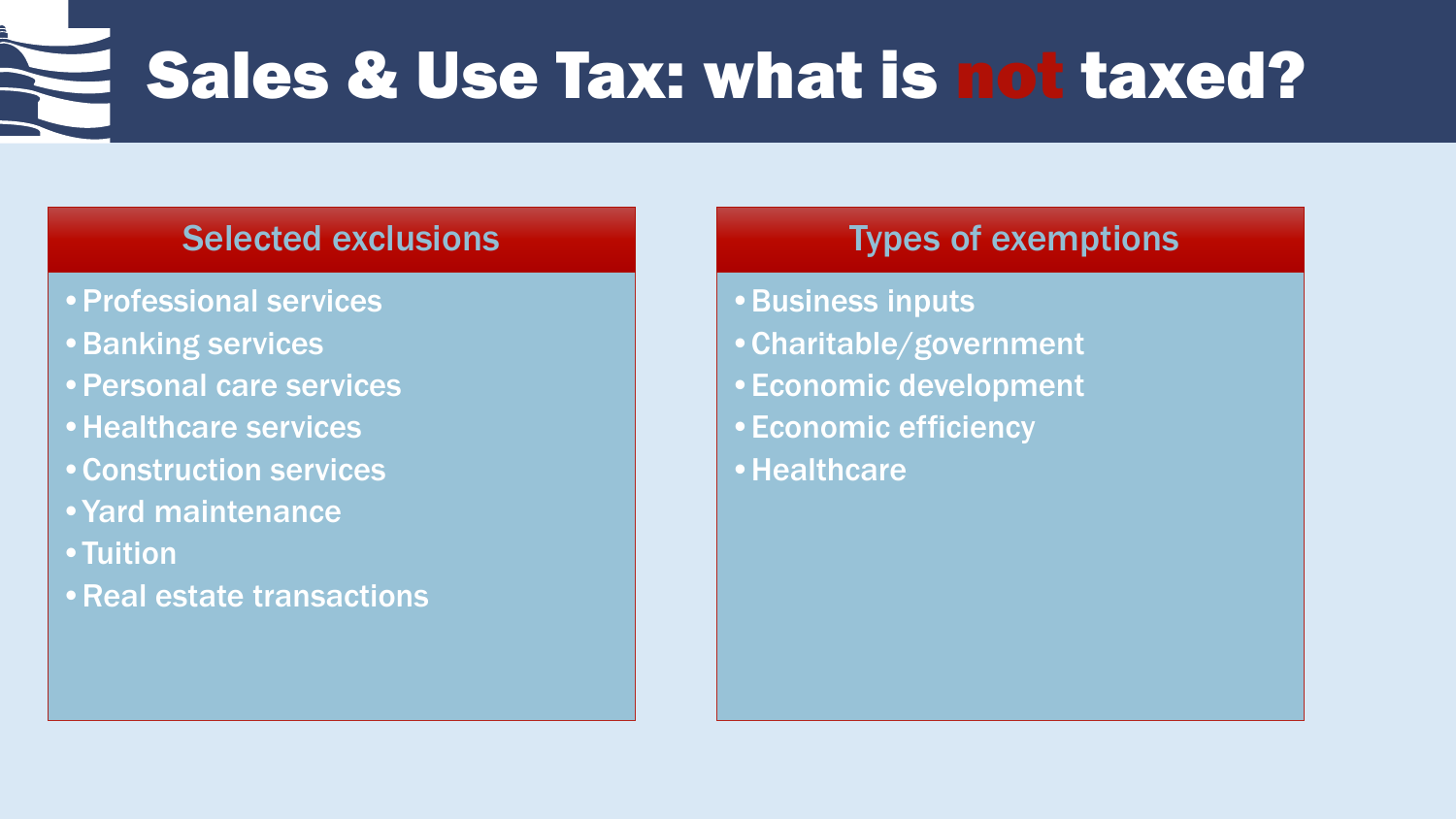

### Comparison of Income and Sales Tax Collection Over Time

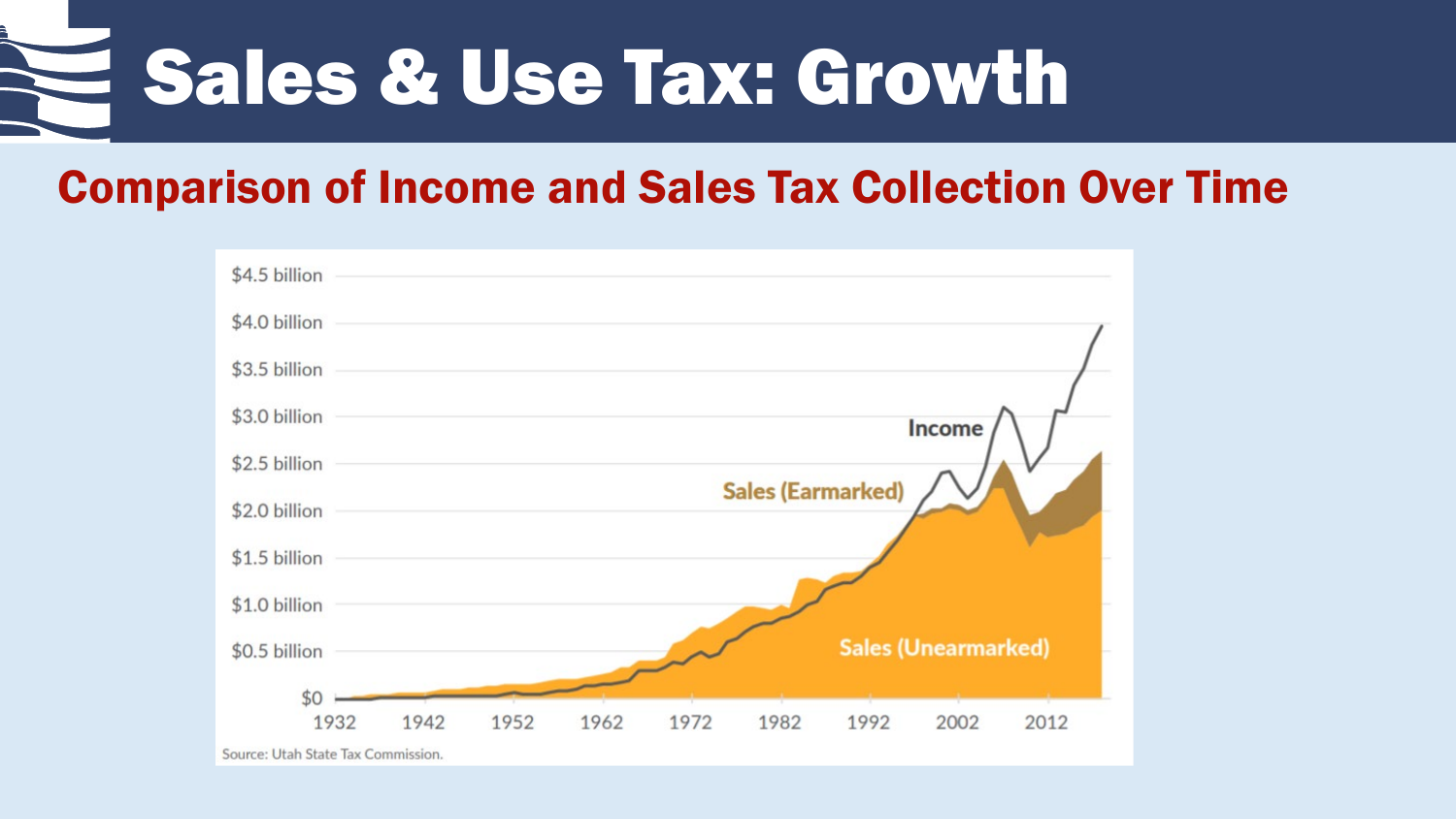Sales and Use Tax: Rates

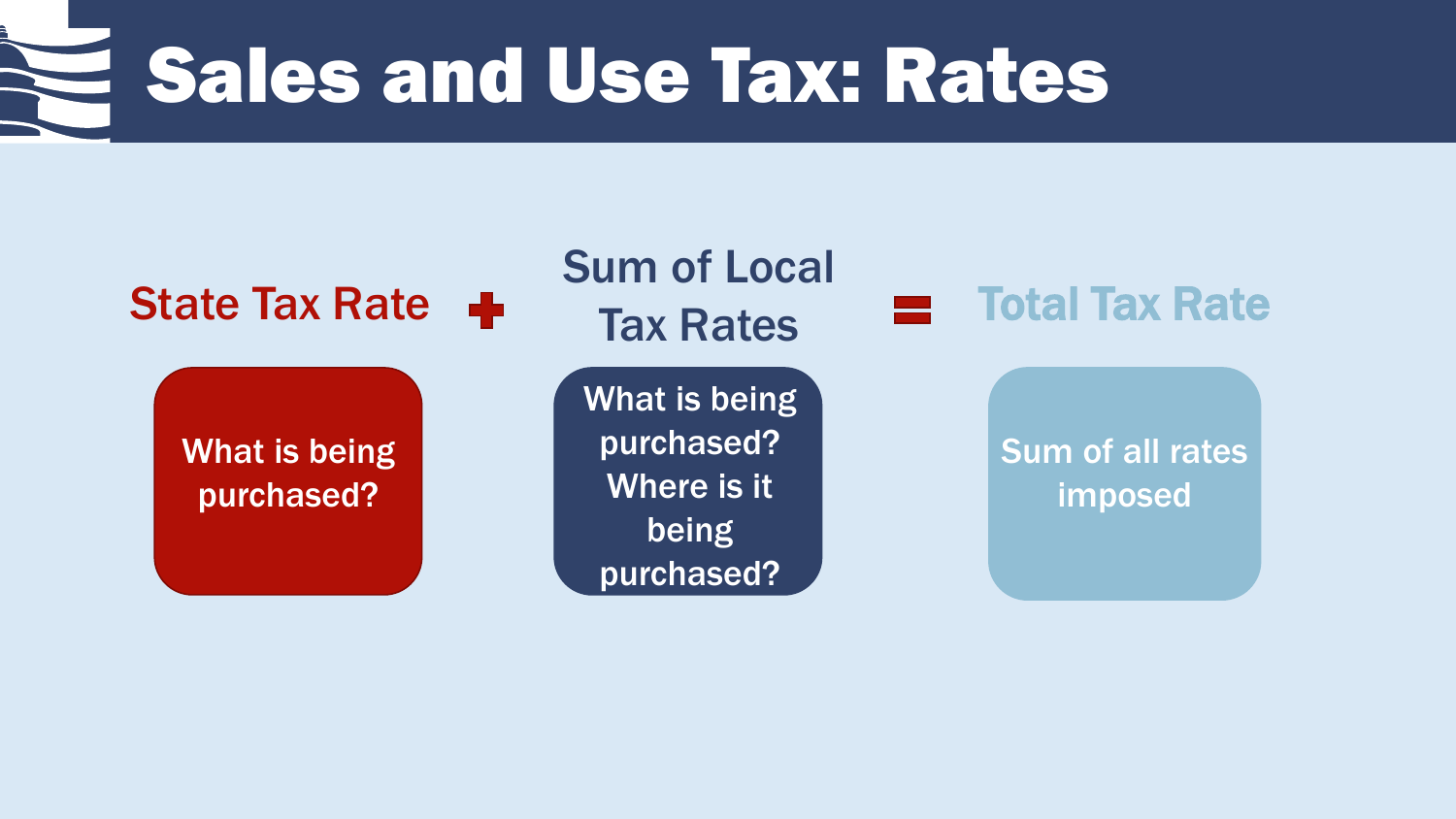Sales & Use Tax: Rates

### General purpose (applied statewide)

- State rate: 4.85% (general) or 1.75% (food or food ingredients)
- County option rate: 0.25%
- Local sales and use rate : city 1.0%

#### Selected additional local option sales taxes:

- Mass transit tax: up to .80%
- Rural hospital sales tax: up to 1%
- County transient room tax: up to 4.25%

#### Salt Lake City: 4.85% + 1.0% + 0.25% + 1.65% = 7.75%

• 1.65% includes mass transit, additional mass transit, county option transportation, transportation infrastructure, ZAP, and correctional facility taxes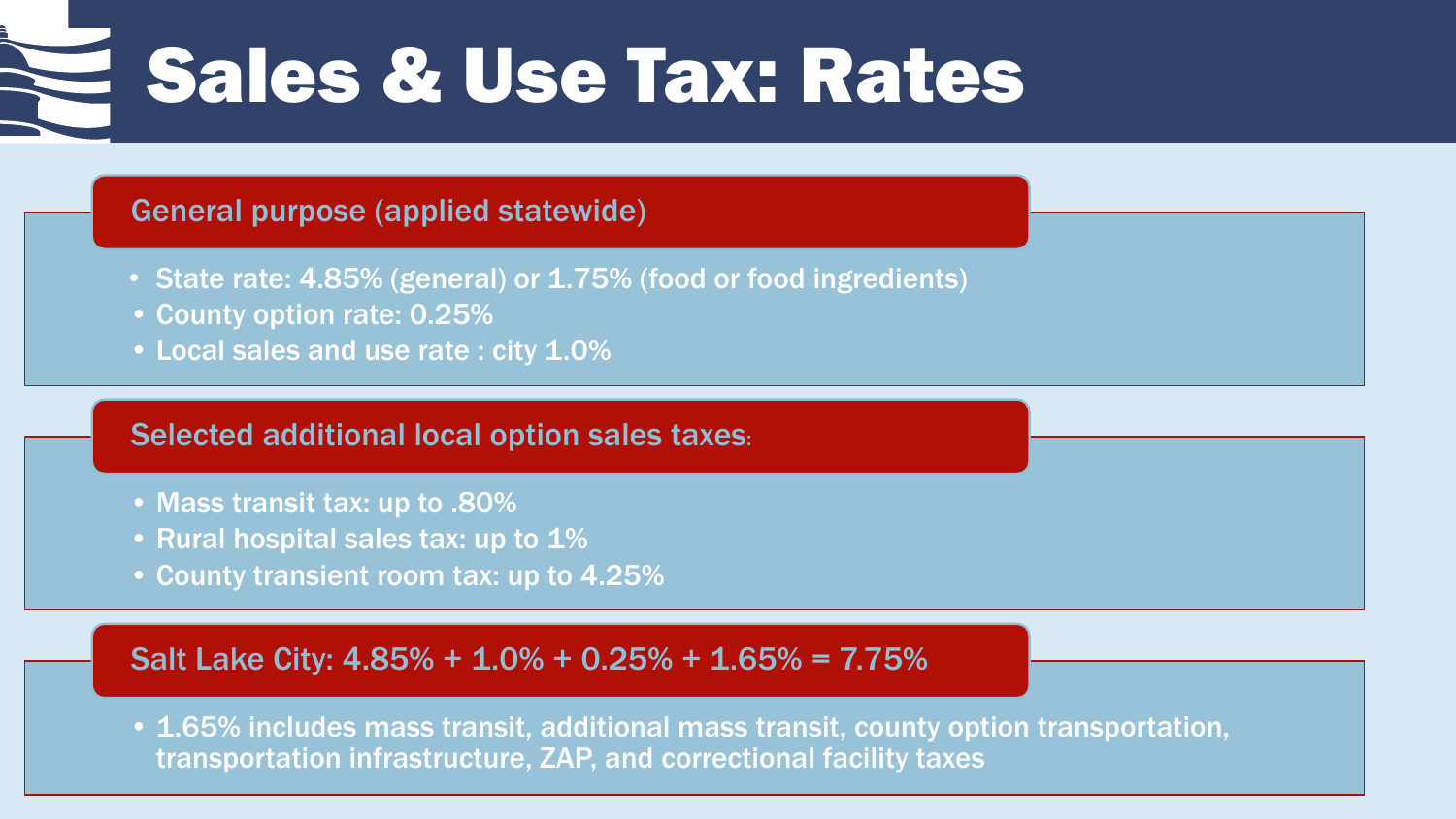Sales & Use Tax: Rates



*Source: Utah State Tax Commission*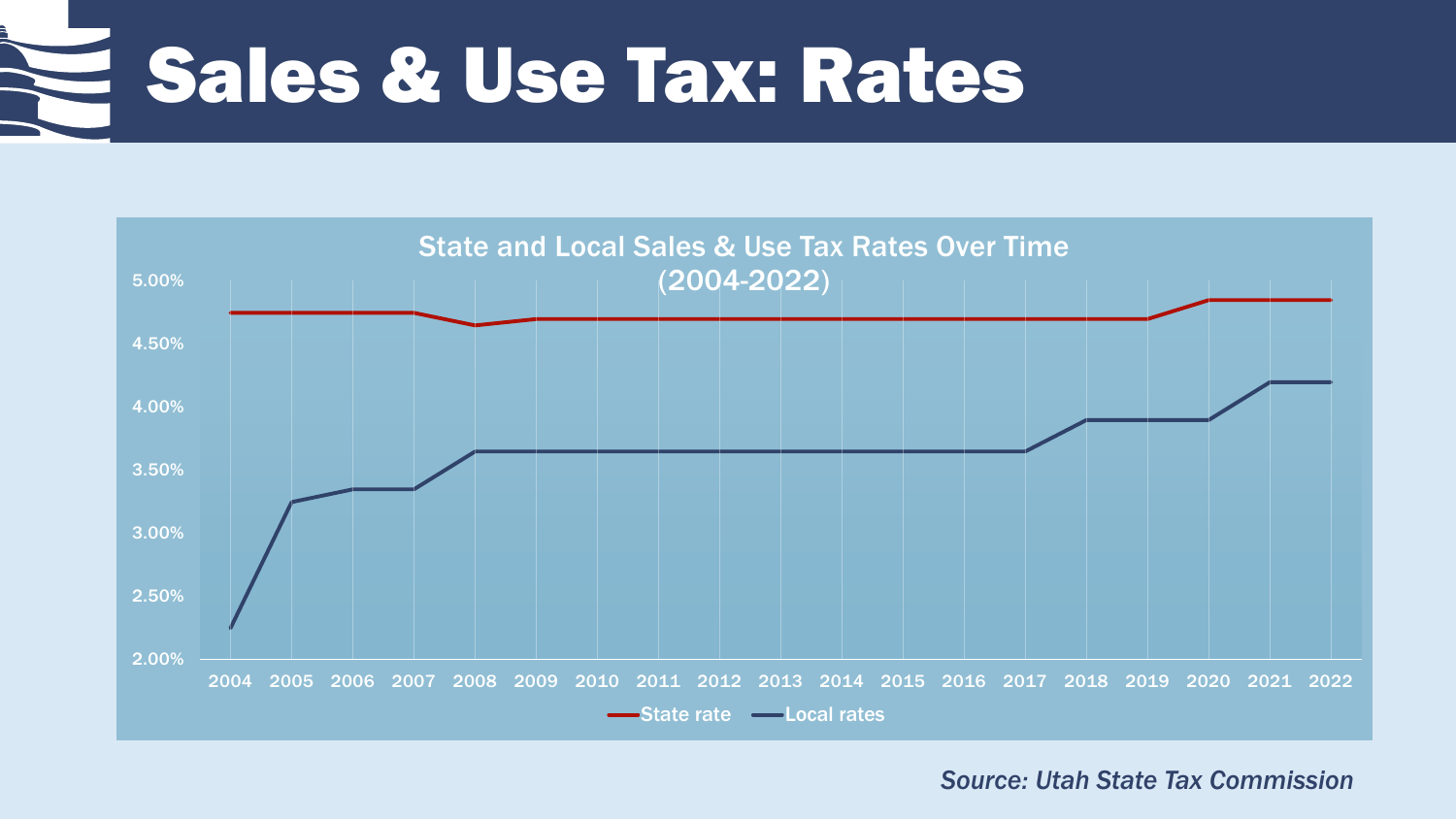# Sales & Use Tax: where does it go?

### FY 2019 total sales & use tax revenue: \$4.3 Billion

State, \$2,813,865,543, 65%

Local,

\$1,490,147,226 ,

35%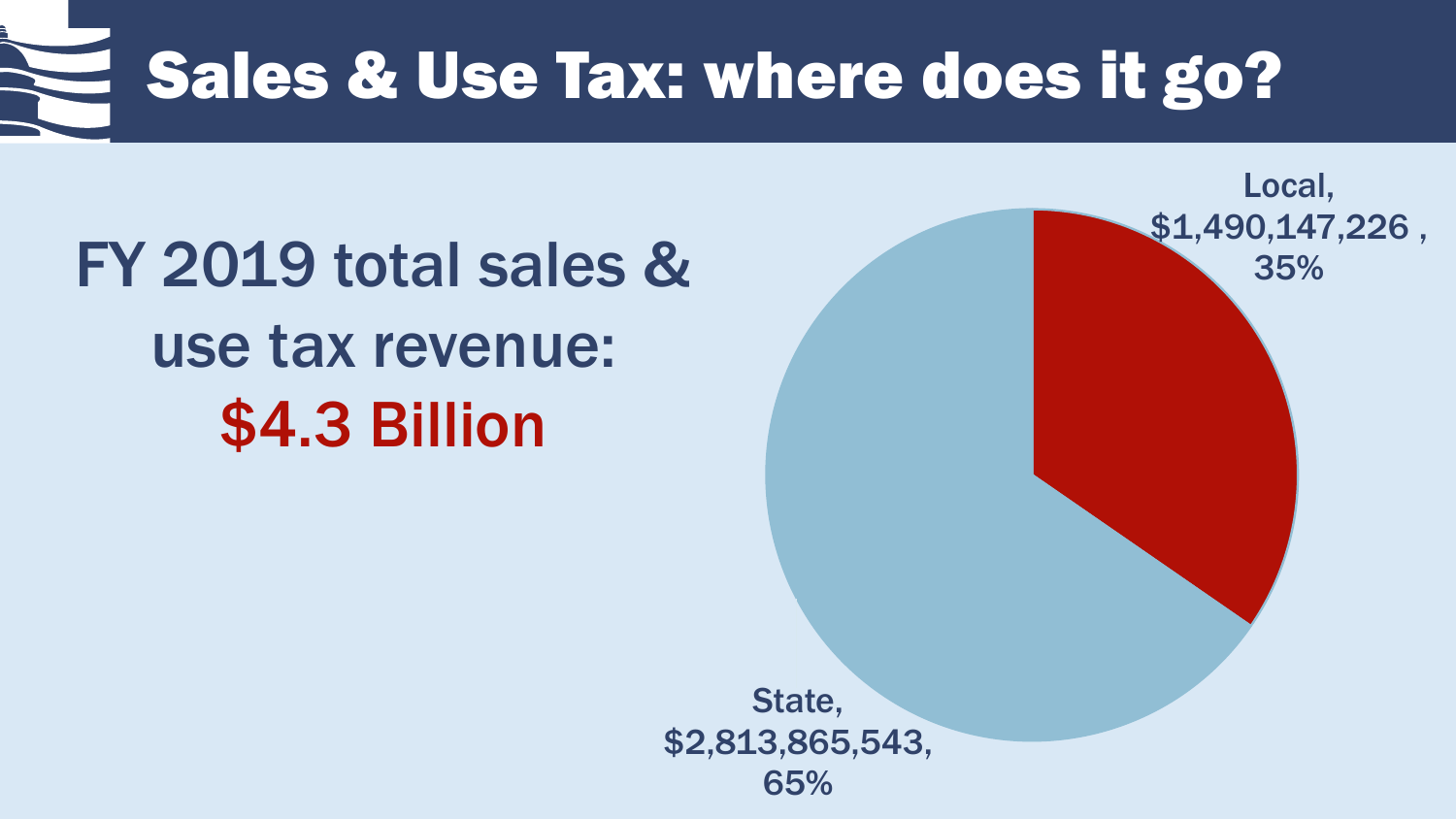### Sales & Use Tax: Where does it go?



*Source: Utah State Tax Commission*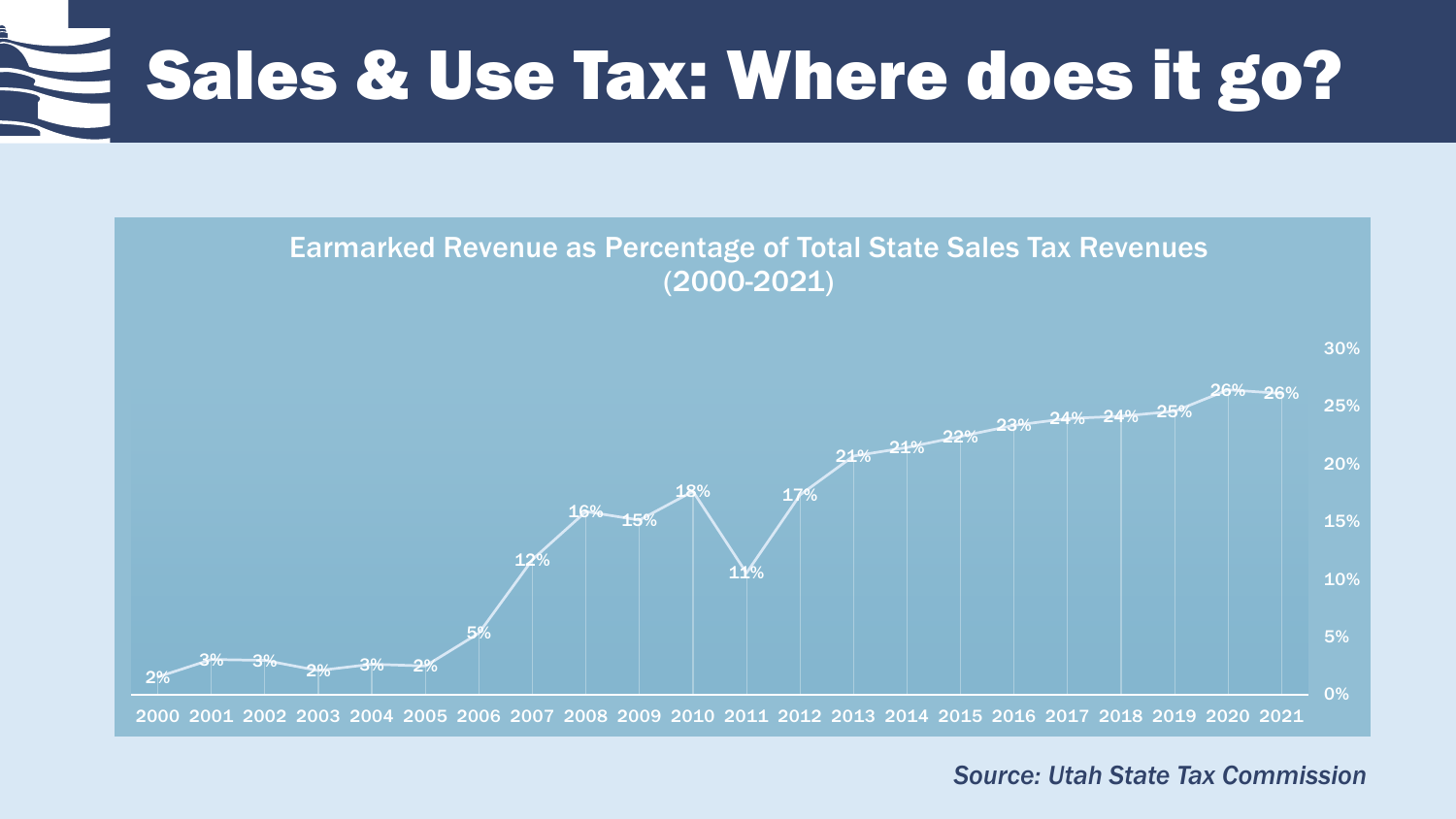## Property tax: what is taxed?

All tangible property shall be "assessed at a uniform and equal rate in proportion to its fair market value."

*Source: Utah Constitution, Article VIII, Section 2*

Base:

•Assessed value of all tangible property, including land, structures, and personal property

Rate:

• Multiple stacked rates imposed by counties, cities, school districts, and most special service districts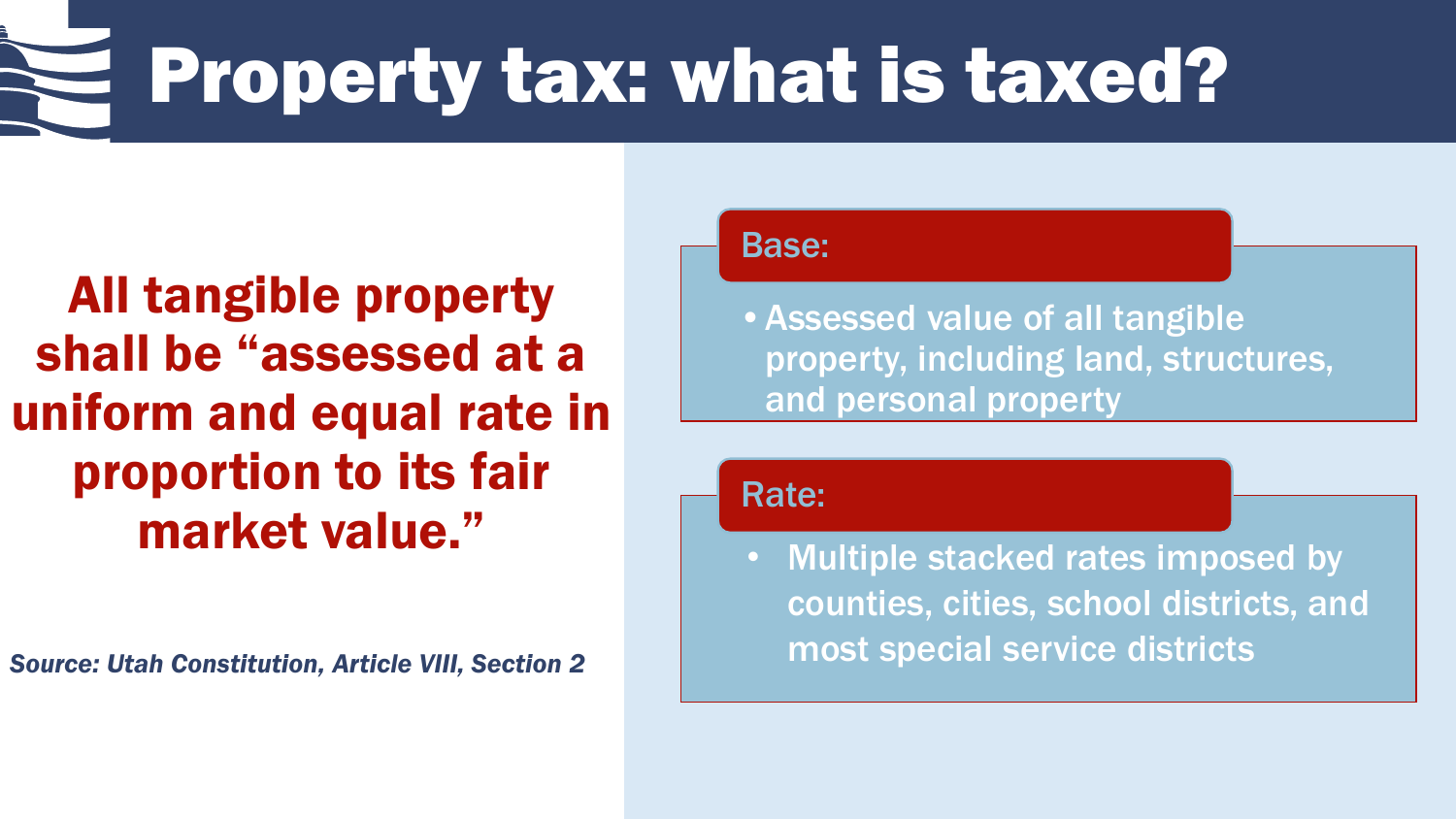## Property Tax: what is taxed?

Utilities, 206,768,074, 5% Motor vehicles, 202,789,173, 5%

Natural Resources, 124,461,153, 3%

Personal, 236,684,691, 6%

Other real, 384,607,904, 10%

2019 Total Property Taxes Charged: \$4.0 Billion

Commercial, 849,388,884, 21%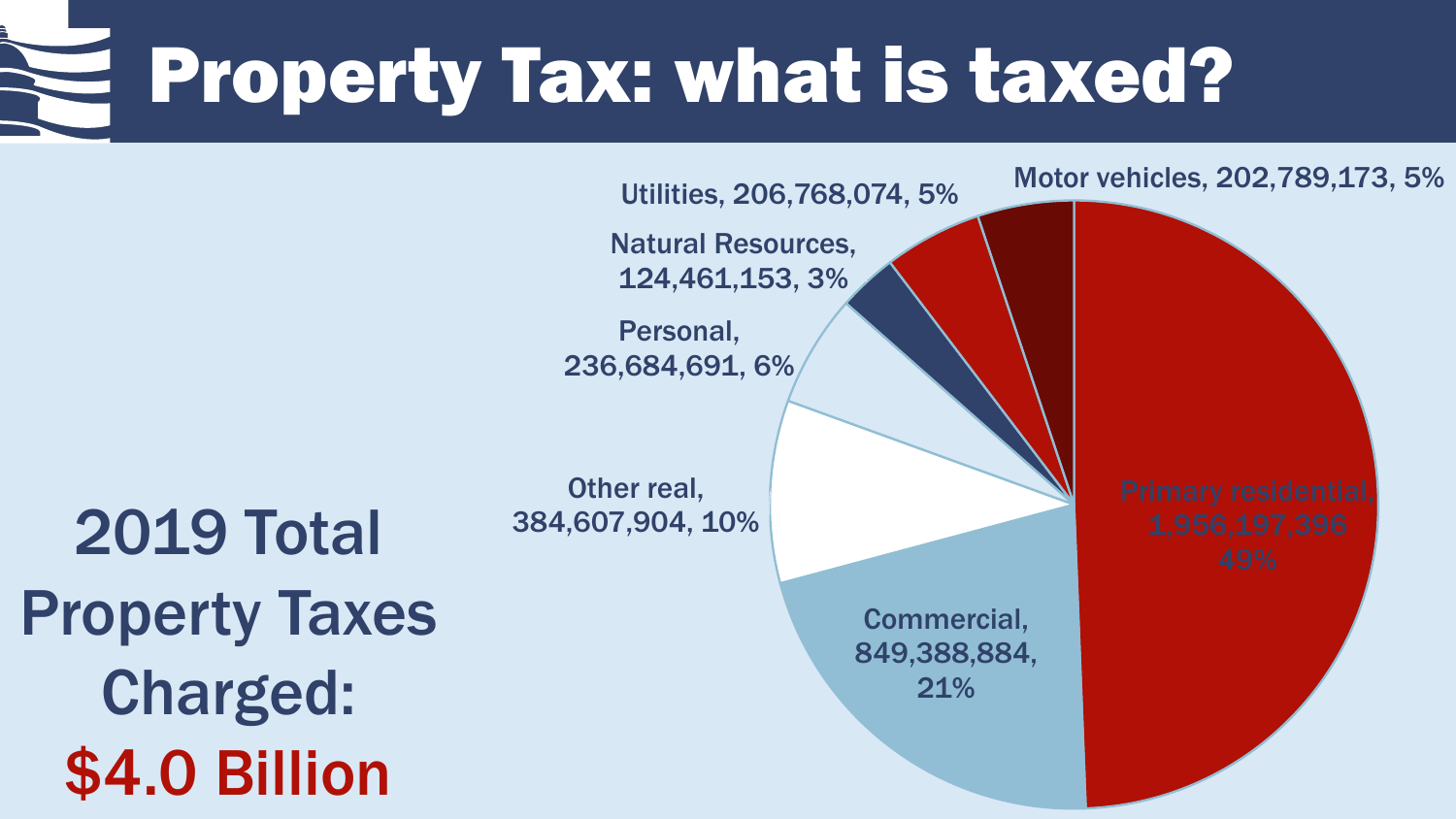### Property Tax: what is not taxed?

### Selected exemptions based on ownership

- •State
- •Political subdivisions
- •Federal government
- •Veterans
- •Indigent

### Selected exemptions based on use

- •Exclusive use for religious, charitable, or education purpose (and owned by  $501(3)$ )
- •Household furnishings
- •Business inventory
- •Farm machinery & equipment
- •45% of the fair market value of residential property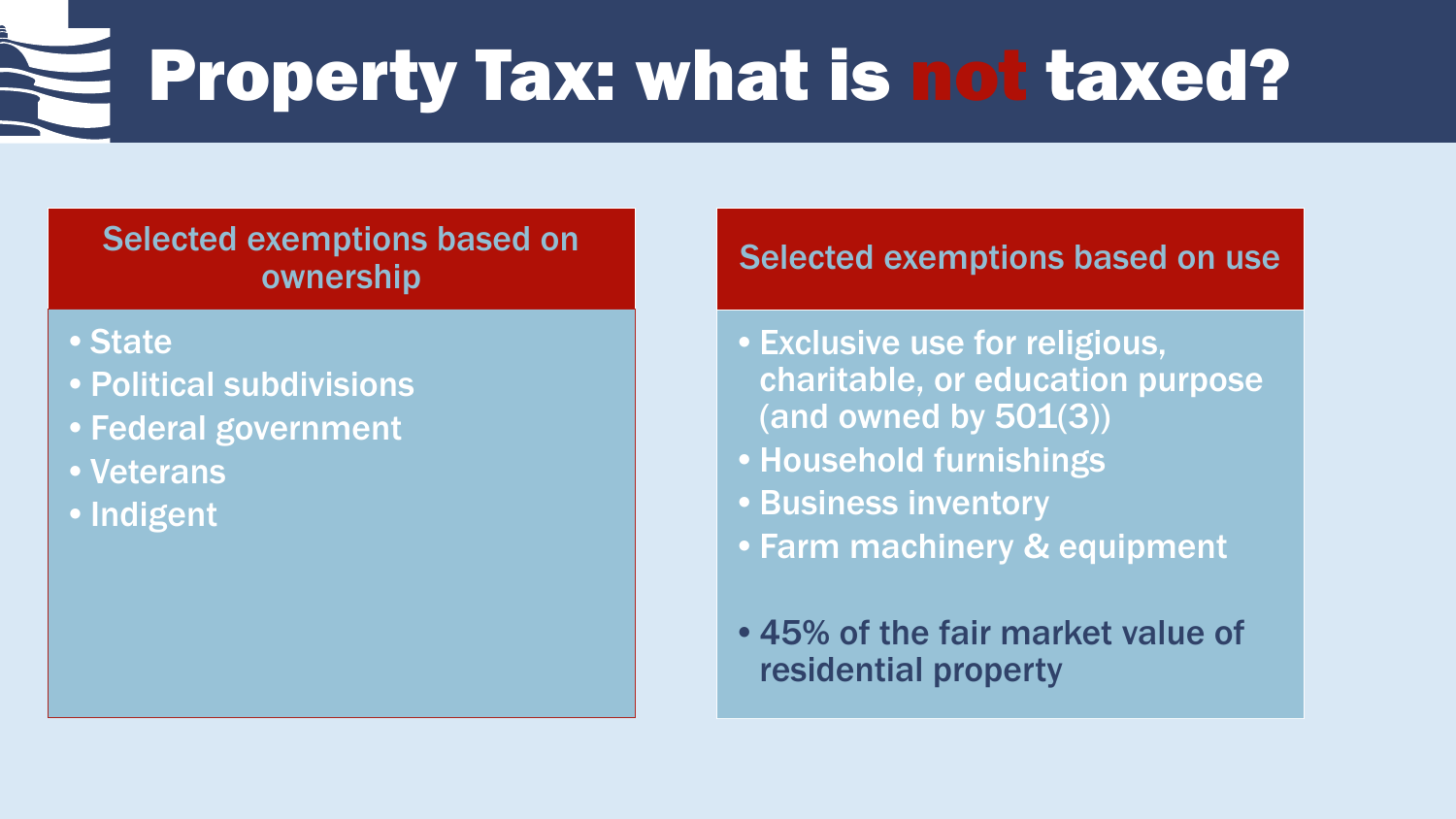# Property Tax: Rates

#### Truth in Taxation laws

- Taxing entities can impose the rate that will generate the same revenue as collected the previous year
- When a taxing entity proposes to increase its property tax revenues above those collected the previous year, imposes specific public notice and public hearing requirements

#### Certified Tax Rates

- Utah State Tax Commission determines whether property tax revenue increase is being proposed
- Establishes the 'certified tax rate' i.e. the rate that will yield each taxing entity the same revenue as previous year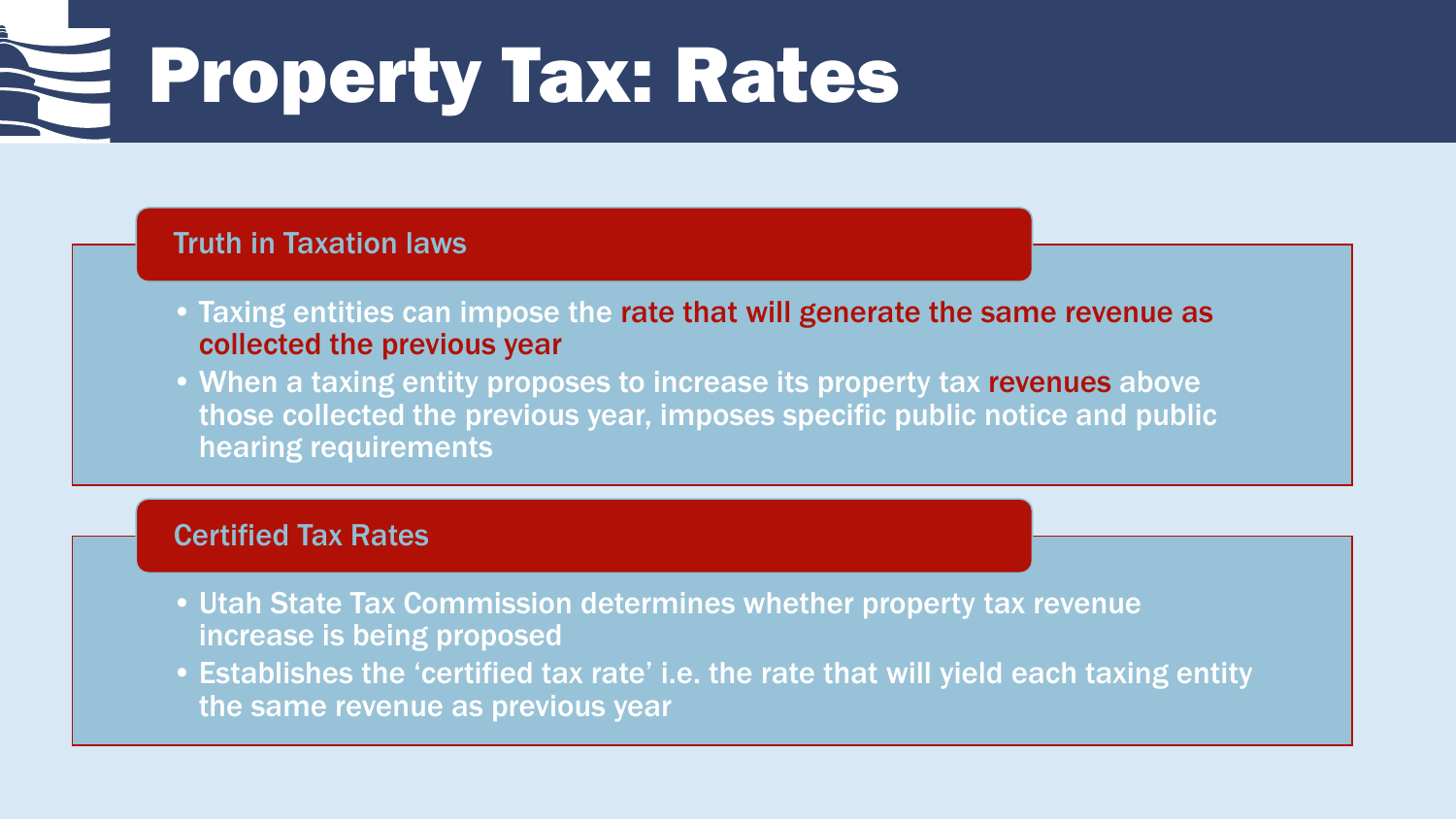# Property Tax: where does it go?



*Based on 2019 Property tax revenue*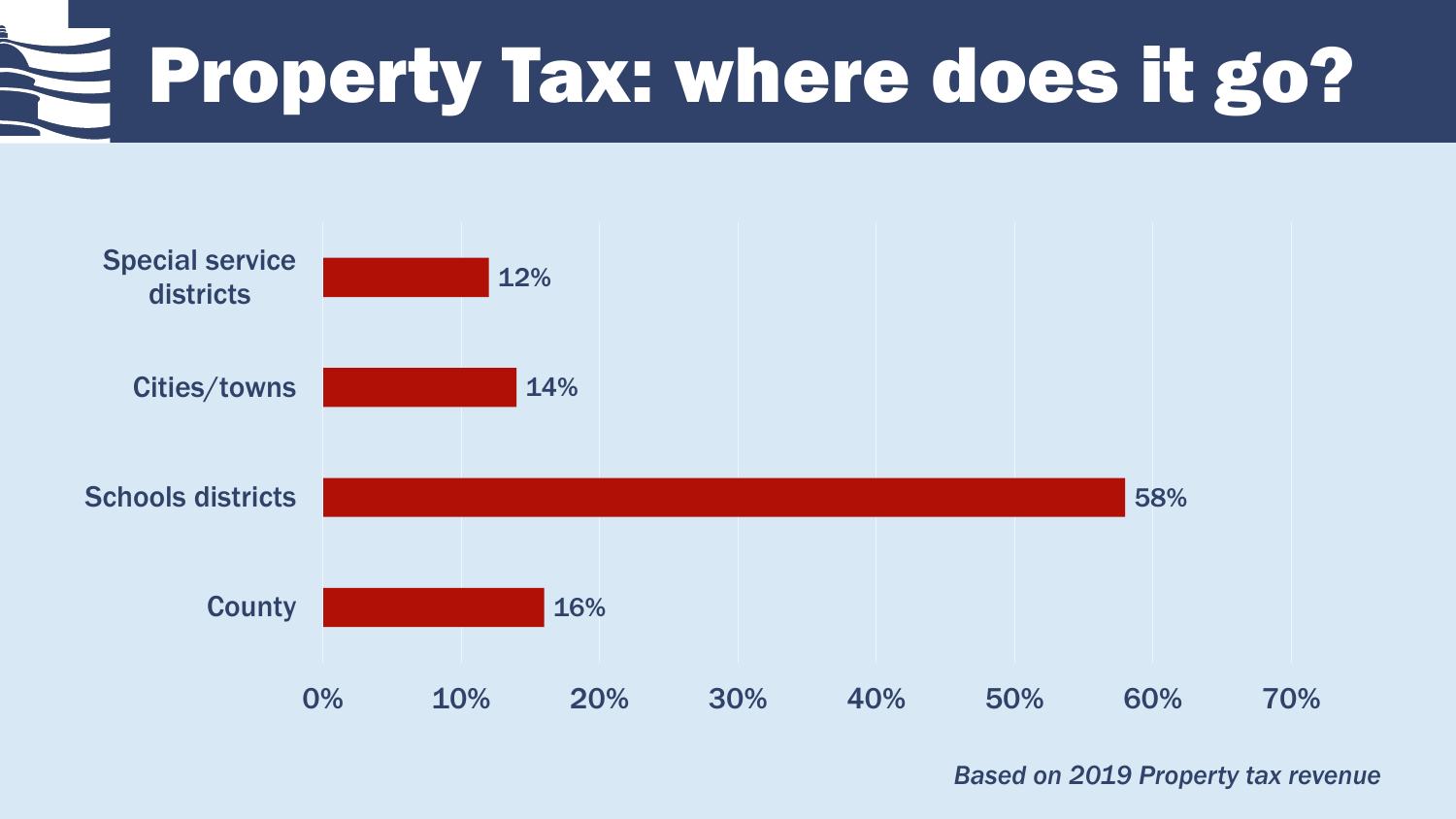Summary

|             | <b>Income Tax</b>                                                                 | <b>Sales &amp; Use Tax</b>                                                           | <b>Property Tax</b>                                                                                                         |
|-------------|-----------------------------------------------------------------------------------|--------------------------------------------------------------------------------------|-----------------------------------------------------------------------------------------------------------------------------|
| <b>Base</b> | income earned in Utah<br><b>(starting point federal</b><br>adjusted gross income) | purchase or sale price<br>of certain transactions<br>(mostly goods; few<br>services) | assessed value of tangible<br>property (real property & certain<br>business personal property)                              |
| Rate        | 4.95%                                                                             | multiple and stacked<br>(state and local rates);<br>range 6.10% - 9.05%              | multiple and stacked (counties,<br>cities, school districts, special<br>service districts); adjusted to<br>maintain revenue |
| <b>Use</b>  | state education fund;<br>constitutionally<br>mandated uses                        | state revenue to<br>general fund; local<br>revenue to local funds                    | nearly 60% to school districts;<br>remainder to other local<br>government                                                   |